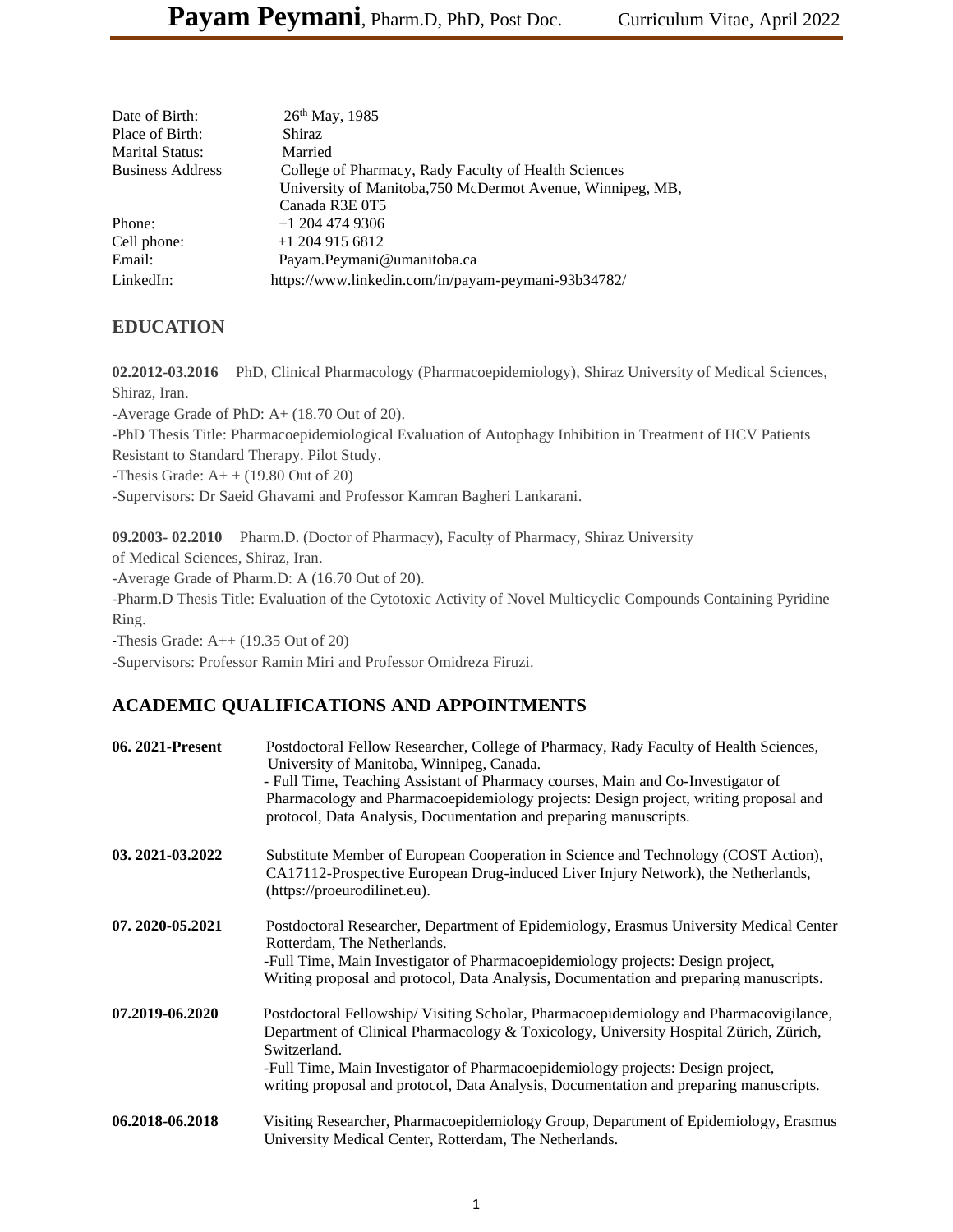| 02.2017-11.2020 | Assistant Professor and Director, Pharmacoepidemiology and Pharmacoeconomics group,<br>Shiraz University of Medical Sciences, Shiraz, Iran.<br>- Full Time, Teaching Pharmacy, Pharmaceutical Sciences, Epidemiology<br>and<br>Pharmacoepidemiology Courses to Pharmacy-Medical and PhD Students. Main<br>Investigator of projects, Design projects, writing proposal and protocol, Data Extraction and<br>Analysis, Documentation and preparing manuscripts, Lead Students and his group.<br>Collaboration with Pharmaceutical company for Pharmacoepidemiology and Drug Safety<br>projects. |
|-----------------|-----------------------------------------------------------------------------------------------------------------------------------------------------------------------------------------------------------------------------------------------------------------------------------------------------------------------------------------------------------------------------------------------------------------------------------------------------------------------------------------------------------------------------------------------------------------------------------------------|
| 04.2016-01.2017 | Postdoctoral Research Fellow, Faculty of Medicine, Shiraz University of Medical Sciences,<br>Shiraz, Iran.<br>- Full Time, Teaching to Pharmacy and Medical Students, Conduct Pharmacoepidemiology<br>and Public Health Pharmacy Projects.                                                                                                                                                                                                                                                                                                                                                    |
| 05.2010-01.2012 | Pharmaceutical Sciences Researcher, Shiraz University of Medical<br>Sciences, Shiraz, Iran.<br>-Full Time, Teaching pharmacy related courses to Pharmacy and Medical Students, Design<br>project, writing proposal and protocol, Data Extraction and Analysis, Documentation and<br>preparing manuscripts in the fields of Pharmaceutical Policy and Pharmacoepidemiology.                                                                                                                                                                                                                    |
| 05.2010-01.2014 | Community Pharmacist, Community Pharmacies in Shiraz City, South of Iran<br>-Full Time, Advising-consulting, dispensing, Check Prescriptions, etc                                                                                                                                                                                                                                                                                                                                                                                                                                             |

## **INRTERNATIONAL PROFESSIONAL EXPERIENCES**

| 09.2016-Ongoing | Shiraz/Tehran/Isfahan University of Medical Sciences and Iranian Pharmaceutical Companies |
|-----------------|-------------------------------------------------------------------------------------------|
| 07.2020-Present | Department of Epidemiology, Erasmus MC, Rotterdam, The Netherlands.                       |
| 01.2020-11.2020 | D. Department of Human Anatomy and Cell Science, University of Manitoba, Canada.          |
| 07.2019-06.2020 | Department of Clinical Pharmacology & Toxicology, University Hospital Zürich, Switzerland |
| 05.2019-Present | C. Department of Pharmacy, Faculty of Medicine, University of Tartu, Tartu, Estonia.      |
|                 |                                                                                           |

# **ACQUISITIONS AND GRANT APPLICATIONS**

| 2020-Present | Predictors of switching from metformin to Insulin and Pharmacogenetics study on Diabetic<br>patients (Population Based Study)/Rotterdam study, Funded by Erasmus MC (Rotterdam, the<br>Netherlands).<br>Principal Investigator.                                                                      |
|--------------|------------------------------------------------------------------------------------------------------------------------------------------------------------------------------------------------------------------------------------------------------------------------------------------------------|
| 2019-2020    | Post marketing surveillance of liver injury caused by drugs, Funded by University of Zurich,<br>Switzerland.<br>Principal Investigator.<br>Funding Sources: University of Zurich, Exchange and Research Scholarship.<br>Total Funding: 30,000 (Swiss franc).                                         |
| 2019-2020    | Pharmacovigilance of MS Medication, Funded by Shiraz University of<br>Medical Sciences, Iran.<br>Principal Investigator.<br>Funding Sources, Shiraz University of Medical Sciences, Research Grant/Young Researcher Grant<br>Total Funding: $7,500$ (Canadian dollar) = $250,000,000$ (Iranian rial) |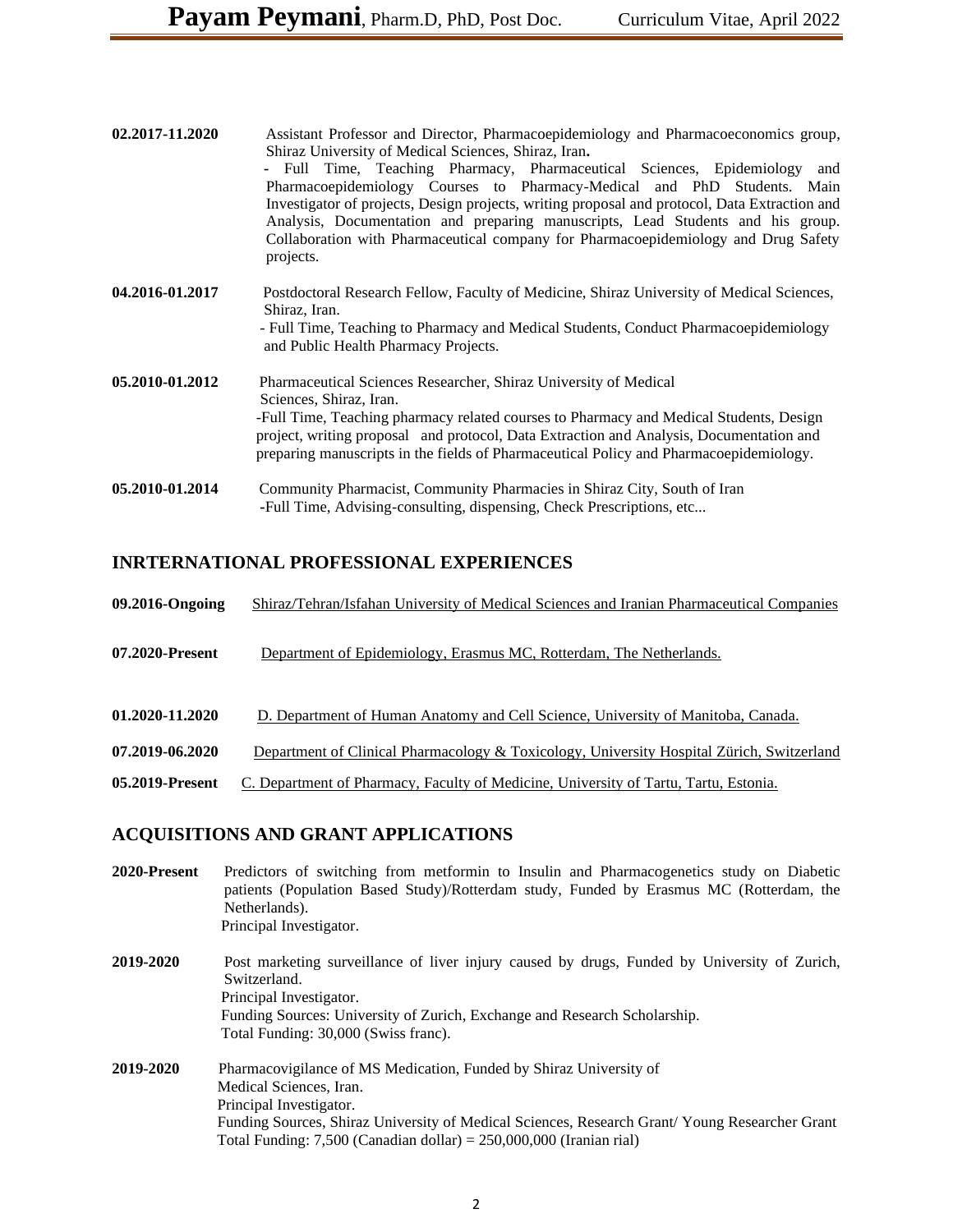| 2017-2019    | Essential cardiovascular and Essential Hypoglycemic (Anti Diabetes) medicine list compilation in<br>Iran health system, Funded by National Grant from FDA of Iran.<br>Principal Investigator.<br>Funding Sources: National Grant of FDA of Iran.<br>Total Funding: $6,000$ (Canadian dollar) = $200,000,000$ (Iranian rial).    |
|--------------|---------------------------------------------------------------------------------------------------------------------------------------------------------------------------------------------------------------------------------------------------------------------------------------------------------------------------------|
| 2016-2018    | Evaluation of accessibility and variety of medications available to Shiraz community (households)<br>in Shiraz: A Population-Based Study.<br>Principal Investigator.<br>Funding Sources: Shiraz University of Medical Sciences, University Research Grant<br>Total Funding: 9,000 (Canadian dollar) =300,000,000 (Iranian rial) |
| 2016-2018    | Measuring medicine prices, availability, affordability and price components Hypoglycemic (Anti<br>Diabetes) and cardiovascular medicine,<br>Principal Investigator.<br>Funding Sources: National Grant of FDA of Iran.<br>Total Funding - 15,000 (Canadian dollar) = $500,000,000$ (Iranian rial)                               |
| 2020-Present | PARSIAN-Fasa (Non-Communicable Disease) Cohort, Pharmacoepidemiology Evaluation,<br>Funded by Fasa University of Medical Sciences, Co-investigator.                                                                                                                                                                             |
| 2020-2020    | The effect of angiotensin-converting enzyme inhibitors (ACEIs), angiotensin receptor blockers<br>(ARBs) and statins on COVID-19 infection complications and prognosis: a retrospective study<br>COVID-19, Funded by University of Manitoba, Canada and Shiraz University of Medical<br>Sciences, Iran, Co-investigator.         |
| 2020-2020    | Assessment of effect of Levamisole on pneumonia caused by COVID-19, Funded by Shiraz<br>University of Medical Sciences, Iran, Co-investigator.                                                                                                                                                                                  |
| 2019-Present | Mashhad Cardiovascular Cohort, Pharmacoepidemiology Evaluation, Funded by Mashhad<br>University of Medical Sciences, Co-investigator.                                                                                                                                                                                           |
| 2019-Present | PARSIAN-Kherameh (Non-Communicable Disease) Cohort, Pharmacoepidemiology Evaluation,<br>Funded by Shiraz University of Medical Sciences, Co-investigator.                                                                                                                                                                       |
| 2017-2018    | Evaluation of International Indicators of patients care in Shiraz Pharmacy Store, Funded by Shiraz<br>University of Medical Sciences, Principal Investigator.                                                                                                                                                                   |
| 2014-2016    | The therapeutic effect of Midodrine in patients with refractory gastro esophageal reflux disease: a<br>randomized double-blind clinical trial, Funded by Shiraz University of Medical Sciences, Iran,<br>Co-investigator.                                                                                                       |
| 2014-2016    | Effect of Octreotide in control of nonvariceal upper GI bleeding: Randomized control trial:<br>randomized double-blind controlled trial. Funded by Shiraz University of Medical Sciences, Iran,<br>Co-investigator.                                                                                                             |
| 2012-2014    | Chloroquine Therapy for Non-Responsive HCV Patients Genotype, Funded by Manitoba<br>University, Canada and Shiraz University of Medical Sciences, Iran, Co-investigator.                                                                                                                                                        |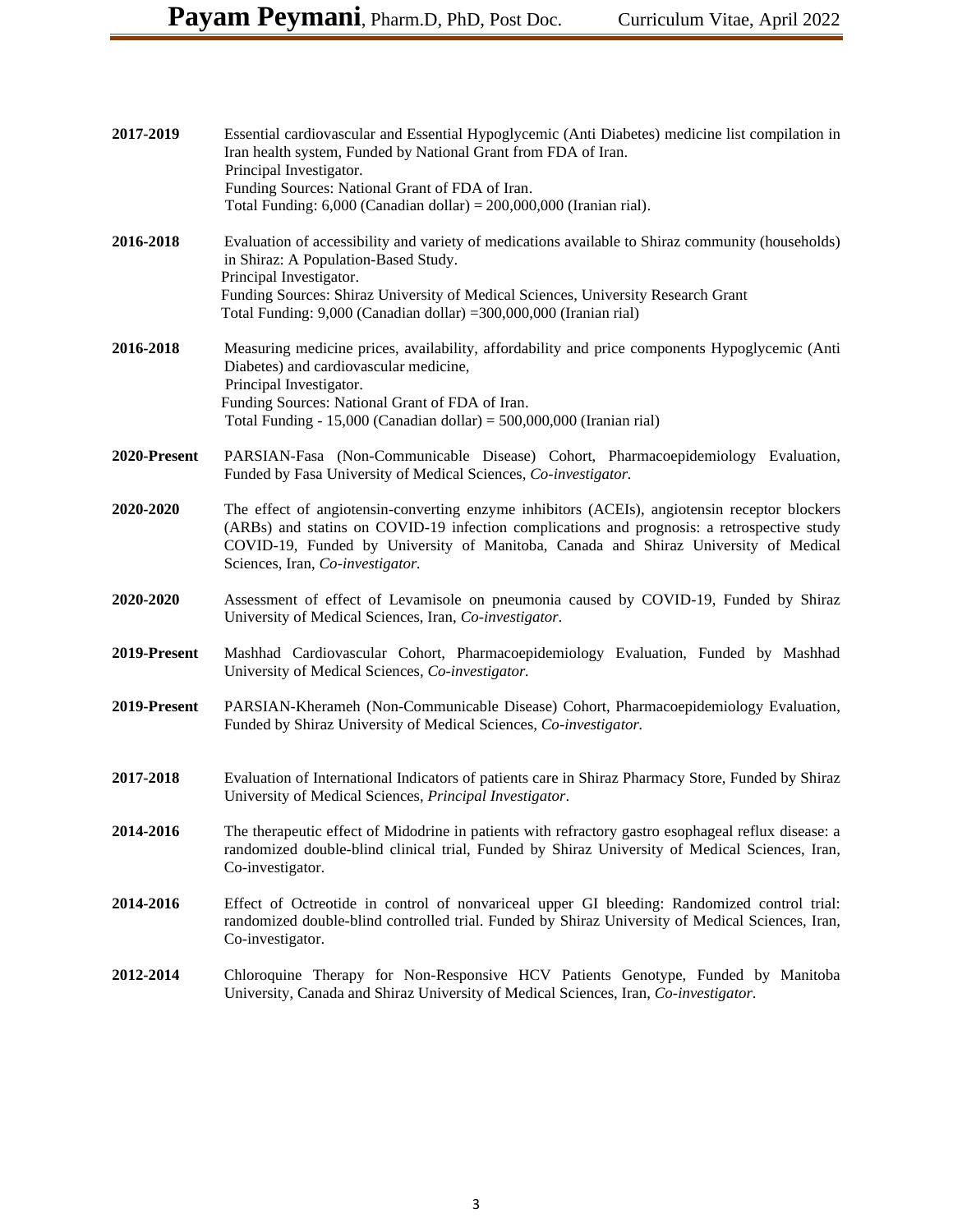| <b>Total Publications: 45</b> | h-Index                                               | <b>Number of Citations</b>                      | <b>Source of Citation Data</b> |
|-------------------------------|-------------------------------------------------------|-------------------------------------------------|--------------------------------|
|                               | 15                                                    | 729                                             | Scopus                         |
|                               |                                                       | 1089                                            | Google Scholar                 |
| Publication (PubMed)          |                                                       | www.ncbi.nlm.nih.gov/pubmed/?term=payam+peymani |                                |
| Publication (Scops)           | www.scopus.com/authid/detail.uri?authorId=35269952500 |                                                 |                                |

## **PUBLICATIONS/ PEER-REVIEWED ARTICLES**

- 1. Walid Shouman, Joseph A Delaney, Kaarina Kowalec, Marcus Ng, Chelsea Ruth, Jamieson Falk, Christine Leong, Silvia Alessi-Severini, Alekhya Lavu, Payam Peymani, Sherif Eltonsy. Trends of Utilization of Antiepileptic Drugs among Pregnant Women in Manitoba, Canada: A 20-year population-based study, Fronter Pharmacology, April 2022 | Volume 13 | Article 871136.
- 2. Saba Afifi, Amir Hossein Alizadeh Bahmani, Leila Zarei, Motahareh Mahi-Birjand, Mehdi Hoorang, Marziyeh Zare, Iman Karimzadeh, Farzad Peirazian, Mahtab Mirjalili, Ali Mohammad Sabzghabaee, *Payam Peymani.* Performance of Community Pharmacies by Measuring Responsiveness to Nonmedical Needs: An Application of World Health Organization Responsiveness Framework. J Res Pharm Pract
- 3. . 2021 Aug 3;10(2):59-64. (Corresponding Author).
- 4. Marziyeh Zare, Saba Afifi, Amir Hossein Alizadeh Bahmani, Iman Karimzadeh, Mohammad Salehi-Marzijarani, Leila Zarei, Behnam Honarvar, Sulmaz Ghahremani, Kamran B. Lankarani, Ali Mohammad Sabzghabaee, *Payam Peymani*, The Pattern of Medication Usage in the Southern Region of Iran: A Population‑Based Study. J Res Pharm Pract . 2021 Aug 3;10(2):83-89. (Corresponding Author).
- 5. Tuula, Rutkovska Ieva, Poplavska Elita, Trečiokienė Indre, Merks Piotr, Waszyk-Nowaczyk Magdalena, Drozd Mariola, Tatarević Alena, Radovanlija Maja, Pacadi Carmen, Meštrović Arijana, Viola Réka, Soós Gyöngyvér, Rais Cristina, Táerel Adriana-Elena, Kuželová Magdalena, Zare Marziyeh*, Peymani Payam*. Factors facilitating and hindering development of a Medication Use Review service in Eastern Europe and Iran; cross-sectional exploratory study, Healthcare (Basel). 2021 Sep 14;9(9):1207.
- 6. Imke Ortland, Mahtabalsadat Mirjalili, Gerd A Kullak-Ublick*, Payam Peymani*. Drug-induced liver injury in Switzerland: an analysis of drug-related hepatic disorders in the WHO pharmacovigilance database VigiBase  $\Box$  from 2010 to 2020, Swiss Med Wkly. 2021 May 12;151: w20503 (Senior Author).
- 7. Statins in Patients with COVID-19: A Retrospective Cohort Study in Iranian COVID-19 Patients. *Payam Peymani*, Tania Dehesh, Farnaz Aligolighasemabadi, Mohammadamin Sadeghdoust, Katarzyna Kots, Mazaher Ahmadi, Parvaneh Mehrbod, Pooya Iranpour, Sanaz Dastghaib, Ahmad Nasimian, Amir Ravandi, Naseer Ahmed, Pawan Sharma, Shahla Shojaei, Kamran Bagheri Lankarani, Andrzej Madej, Nima Rezaei, Tayyebeh Madrakian, Marek Los, Hagar Ibrahim, Pooneh Mokarram, Saeid Ghavami. Translational Medicine Communications, (2021) 6:3 https://doi.org/10.1186/s41231-021-00082-5 (First Author).
- 8. Pezeshgi, A, Mubarak, M, Djamali, A, Mostafavi, L, Moghadam-Kia, S, Alimohammadi, N, *Peymani, P.and Pezeshgi, S, 2021-04-01, COVID-19-associated glomerulopathy and high-risk apol1 genotype; basis* for a two-hit mechanism of injury? A narrative review on recent findings, J Nephropathol. 2021;10(2): e11.
- 9. Amir Hossein Alizadeh Bahmani, Mehdi Hoorang, Sheida Hosseini, Mehrnoosh Eskandari, Kiana Shayestehfard, Mahyar Shekoohi, Nazafarin Hatami-Mazinani, Saba Afifi, Ali Mohammad Sabzghabaee and *Payam Peymani*. Pharmacological and non-pharmacological Studies (Interventional/Non-Interventional Studies) on Coronavirus Disease 2019 (COVID-19). J Res Pharm Pract 2020; 9:175-80.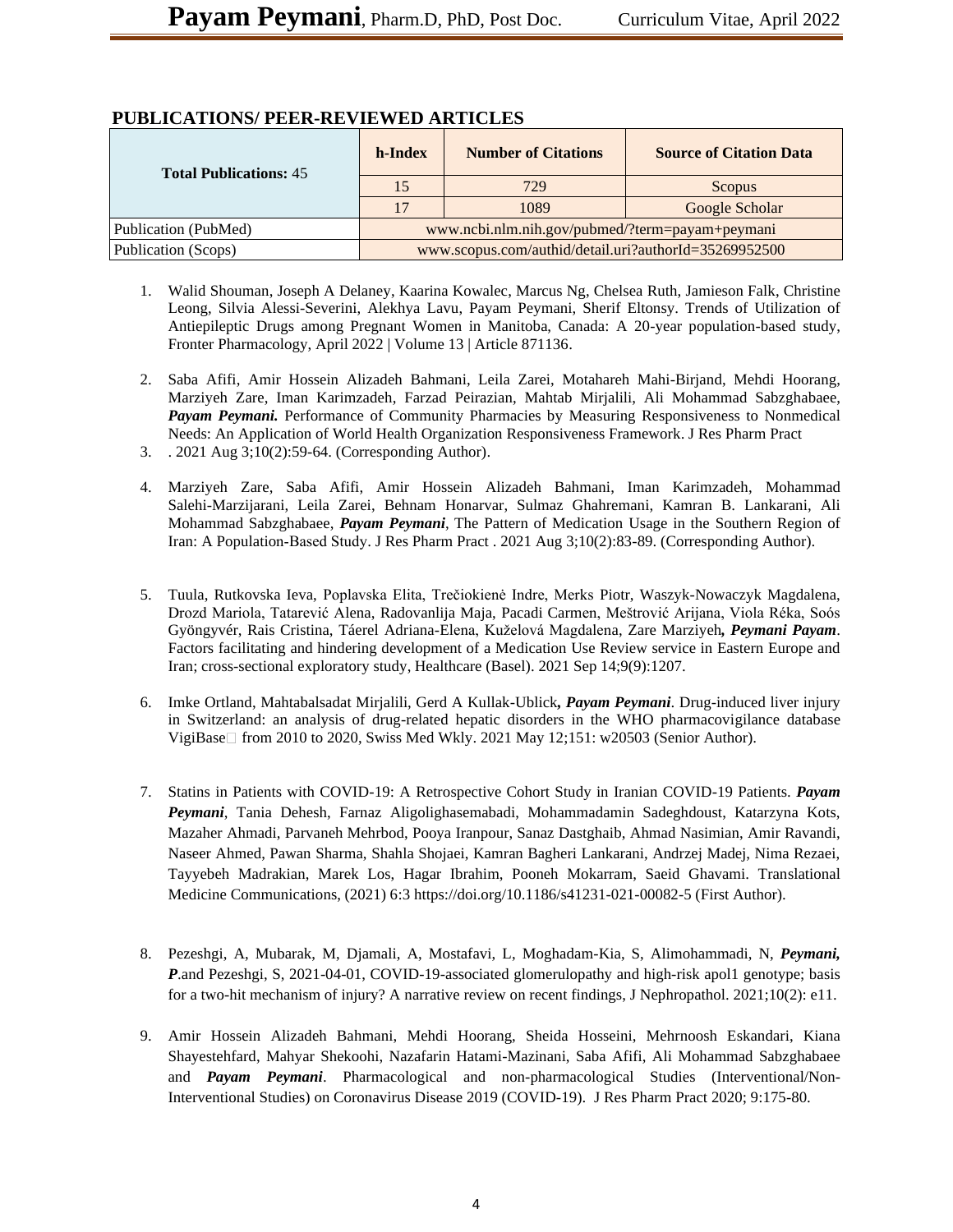- 10. Marziyeh Zare, Saba Afifi, Iman Karimzadeh, Mohammad Salehi-Marzijarani, Leila Zarei, Behnam Honarvar, Sulmaz Ghahremani, Kamran B Lankarani, Ali Mohammad Sabzghabaee, Fariba Ahmadizar and *Payam Peymani.* A survey on the pattern of medication usage amongst the migrant population residing in southern Iran: Population Based Study. Accepted, 12, 2020, Shiraz E-Med J. (Corresponding Author).
- 11. Marzieh Zare, Saba Afifi, Iman Karimzadeh, Mustafa Ghaeminia, Farzad Peiravian, Mohammad Salehi-Marzijarani, Kamran B Lankarani, Fariba Ahmadizar and *Payam Peymani*. Evaluation of Pharmacist's patient care Process (PPCP) Indicators in Shiraz Community Pharmacies using a newly-validated questioner. Acta Bio-medica: Atenei Parmensis, 07 Sep 2020, 91(3): e2020059. (Corresponding Author).
- 12. Motahareh mahi birjand, sajad yaghoubi, Mehdi abdollahpour alitappeh, Zahra keshtkaran, Nader Bagheri, aliyar pirouzi, Mehrdad Khatami, koushan sineh sepehr, Iman Karimzadeh, *Payam Peymani*. Protective effect of pharmacological agents against aminoglycoside induced nephrology: a systematic review. Expert Opin Drug Saf. 2020 Feb;19(2):167-186. doi:
- 13. Fakher S, *Peymani P*, Ghavami S, Mokarram P. The Role of Autophagy in Respiratory Complications of COVID-19, Shiraz E-Med J. Shiraz E-Med J. 2020; 21(6):e102967.
- 14. Mohaddeseh Hedayati Goudarzi, Nastaran Eizadi-Mood, Marjan Mansourian, Soroush Mohammadi, *Payam Peymani* , Ali Mohammad Sabzghabaee. Pediatric Toxicoepidemiology of Tramadol Intoxication in Iran: A 5-year Cross-Sectional Study. J Res Pharm Pract. 2020 Jan-Mar; 9(1): 44–49.
- 15. Leila Zarei, Iman Karimzadeh, Najmeh Moradi, *Payam Peymani*, Sara sadi, Zaheer-Ud-Din Babar. Affordability assessment from a static to dynamic concept: scenario-based assessment of Cardiovascular Medicines. Int. J. Environ. Res. Public Health 2020, 17, 1710.
- 16. Marziyeh Zare, Saba Afifi, Iman Karimzadeh, Mohammad Salehi-Marzijarani, Leila Zarei, Gholamreza Ghazipour, Mahtabalsadat Mirjalili, Kamran B. Lankarani1, Ali Mohammad Sabzghabaee, Fariba Ahmadizar, *Payam Peymani*. A population-based study on patients complaining regarding community pharmacies services. J Res Pharm Pract 2020; 9:88-93. (Corresponding Author).
- 17. Bagheri Lankarani K, Sivandzadeh GR, Zare M, Nejati M, Niknam R, Taghavi AR, Ejtehadi F, Naini MA, Moini M, Anbardar MH, *Peymani P*. A preliminary report on the use of Midodrine in treating refractory gastroesophageal disease: Randomized Double-Blind Controlled Trial: Midodrine and refractory gastroesophageal disease. Acta Bio Med [Internet]. 2020Feb.7 [cited 2020Feb.8];91(1). (Corresponding Author).
- 18. Abrishami M, *Peymani P*, Zare M, Lankarani KB. The effect of octreotide in acute nonvariceal upper gastrointestinal bleeding: A randomized, double-blind, placebo-controlled trial. J Res Pharm Pract 2020; 9:94-100.
- 19. Khatereh Jafarian, Zahra Allameh, Mehrdad Memarzadeh, Ali Saffaei, *Payam Peymani*, Ali Mohammad Sabzghabaee. The Responsibility of Clinical Pharmacists for the Safety of Medication Use in Hospitalized Children: A Middle Eastern Experience. J Res Pharm Pract 2019;8:83-91.
- 20. Hossein Minaei; Mohammad Peikanpourorcid; Nazila yousefiorcid; *Payam Peymani*; Farzad Peiravian; Nikta Shobeiri; Zahra Karimi Majid; Javad Shamsaee. Country Pharmaceutical Situation on Access, Quality, and Rational Use of Medicines: An Evidence from a middle-income country. Articles in Press, Accepted Manuscript, Available Online from 21 October 2019. The Iranian Journal of Pharmaceutical Research (IJPR).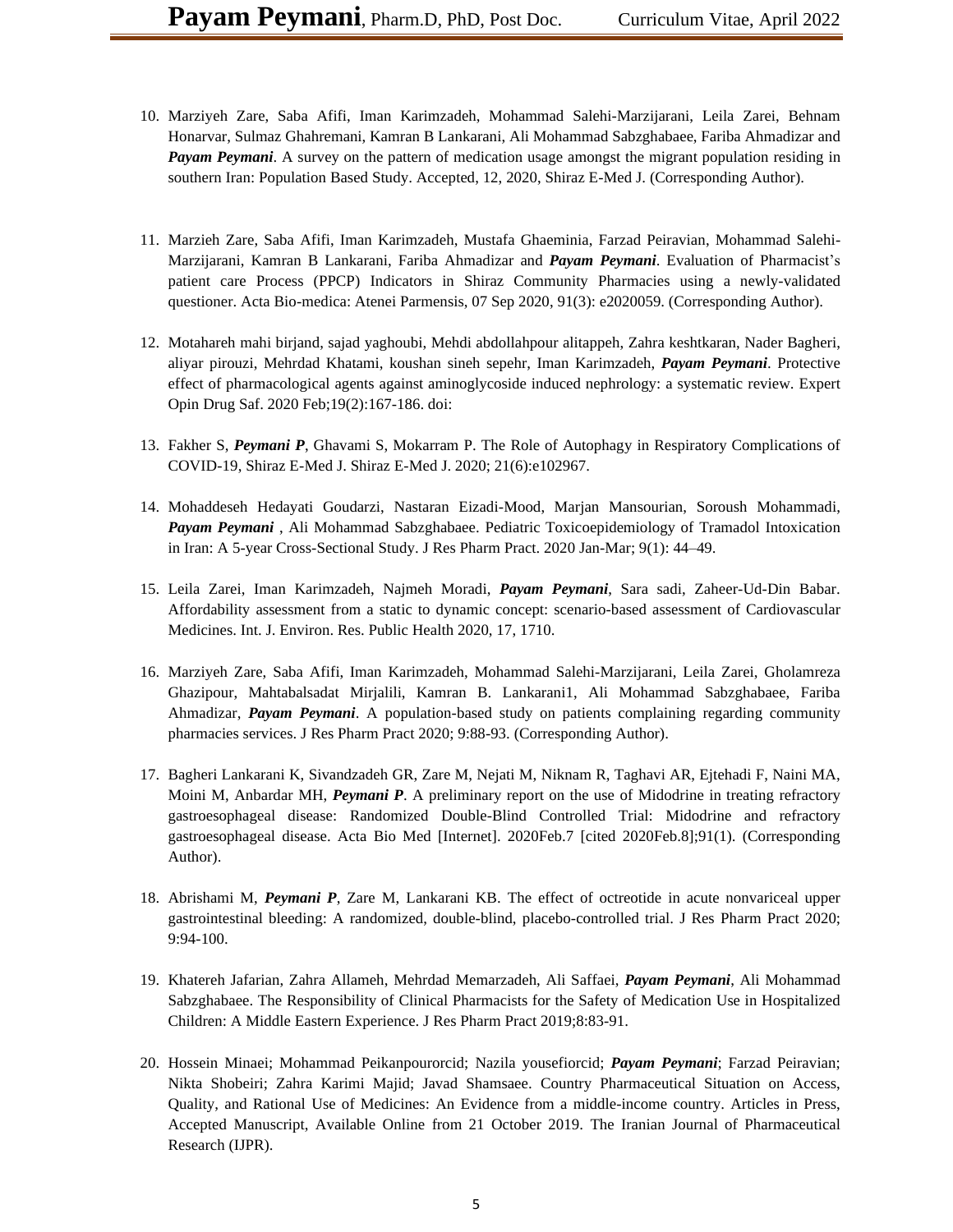- 21. Maryam Akbari, Kamran B. Lankarani, Reza Tabrizi, Majid Ghayour-Mobarhan, *Payam Peymani*, Gordon Ferns, Amir Ghaderi, and Zatollah Asemi. The Effects of Curcumin on Weight Loss among Patients with Metabolic Syndrome and Related Disorders: A Systematic Review and Meta-Analysis of Randomized Controlled Trials. Front. Pharmacol, 12 June 2019 | https://doi.org/10.3389/fphar.2019.00649.
- 22. Reza Tabrizi & Vahidreza Ostadmohammadi & Maryam Akbari & Kamran B. Lankarani & Sina Vakili & *Payam Peymani* & Maryam Karamali & Fariba Kolahdooz & Zatollah Asemi. The Effects of Probiotic Supplementation on Clinical Symptom, Weight Loss, Glycemic Control, Lipid and Hormonal Profiles, Biomarkers of Inflammation, and Oxidative Stress in Women with Polycystic Ovary Syndrome: a Systematic Review and Meta-analysis of Randomized Controlled Trials. Probiotics and Antimicrobial Proteins, https://doi.org/10.1007/s12602-019-09559-0.
- 23. Mohammad Salehi-Marzijarani, Seyed-Mohammad-Taghi Ayatollah1, Saeedeh Pourahmad, Marziyeh Zare., *Payam Peymani*. Network Clustering and Bibliometrics of Pharmacology and Pharmacy Research Outputs Published by Iranian Authors. Journal of Research in Pharmacy Practice. J Res Pharm Pract. Jan-Mar 2019;8(1):13-19. doi: 10.4103/jrpp.JRPP\_18\_106.
- 24. Reza Tabrizi, Omid Reza Tamtaji, Naghmeh Mirhosseini, Kamran B Lankarani, Maryam Akbari, Ehsan Dadgostar, Afshin Borhani-Haghighi, *Payam Peymani*, Fariba Ahmadizar, Zatollah Asemi. The effects of statin use on inflammatory markers among patients with metabolic syndrome and related disorders: a systematic review and meta-analysis of randomized controlled trials. Journal: Pharmacological Research. Volume 141, March 2019, Pages 85-103.
- 25. Reza Tabrizi, Omid Reza Tamtaji, Kamran B Lankarani, Naghmeh Mirhosseini, Maryam Akbari, Ehsan Dadgostar, *Payam Peymani* and Zatollah Asemi . The effects of resveratrol supplementation on biomarkers of inflammation and oxidative stress among patients with metabolic syndrome and related disorders: a systematic review and meta-analysis of randomized controlled trials. The article was first published on 25 Oct 2018, Food Funct., 2018[:http://dx.doi.org/10.1039/C8FO01259H](http://dx.doi.org/10.1039/C8FO01259H)
- 26. [Nastaran Eizadi-Mood,](http://www.jrpp.net/searchresult.asp?search=&author=Nastaran+Eizadi%2DMood&journal=Y&but_search=Search&entries=10&pg=1&s=0) [Raana Ahmadi,](http://www.jrpp.net/searchresult.asp?search=&author=Raana+Ahmadi&journal=Y&but_search=Search&entries=10&pg=1&s=0) [Sara Babazadeh,](http://www.jrpp.net/searchresult.asp?search=&author=Sara+Babazadeh&journal=Y&but_search=Search&entries=10&pg=1&s=0) Ahmad [Yaraghi,](http://www.jrpp.net/searchresult.asp?search=&author=Ahmad+Yaraghi&journal=Y&but_search=Search&entries=10&pg=1&s=0) [Massoumeh](http://www.jrpp.net/searchresult.asp?search=&author=Massoumeh+Sadeghi&journal=Y&but_search=Search&entries=10&pg=1&s=0) Sadeghi, *[Payam](http://www.jrpp.net/searchresult.asp?search=&author=Payam+Peymani&journal=Y&but_search=Search&entries=10&pg=1&s=0)  [Peymani](http://www.jrpp.net/searchresult.asp?search=&author=Payam+Peymani&journal=Y&but_search=Search&entries=10&pg=1&s=0)*, [Ali Mohammad Sabzghabaee.](http://www.jrpp.net/searchresult.asp?search=&author=Ali+Mohammad+Sabzghabaee&journal=Y&but_search=Search&entries=10&pg=1&s=0) Anemia, depression, and suicidal attempts in women: Is there a relationship? Journal of Research in Pharmacy Practice, Year : 2018 | Volume : 7 | Issue : 3 | Page : 136-140
- 27. Reza Tabrizi; Vahidreza Ostadmohammadi; Kamran B Lankarani; *Payam Peymani*; Maryam Akbari; Fariba Kolahdooz; Zatollah Asemi. The effects of inositol supplementation on lipid profiles among patients with metabolic diseases: a systematic review and meta-analysis of randomized controlled trials. Lipids in Health and Disease (2018) 17:123.
- 28. Iman Mashhadi, Zahra Kavousi, *Payam Peymani*, Shokrollah Salman Zadeh Ramhormozi, Khosro Keshavarz. Calculation of economic burden of scorpion sting and snake bite from a social perspective in Iran. Shiraz E-Medical Journal, in press, 2017.
- 29. Kavous Eshraghian, Kamran B. Lankarani, Mohammad Reza Fattahi, Atefeh Esmailnejad, *Payam Peymani*. Low Prevalence of Insulin Resistance among Iranian Patients with Chronic Hepatitis C Virus Infection: A Case-Control Study, E-pub Abstract Ahead of Print, Current Diabetes Reviews. (Corresponding Author).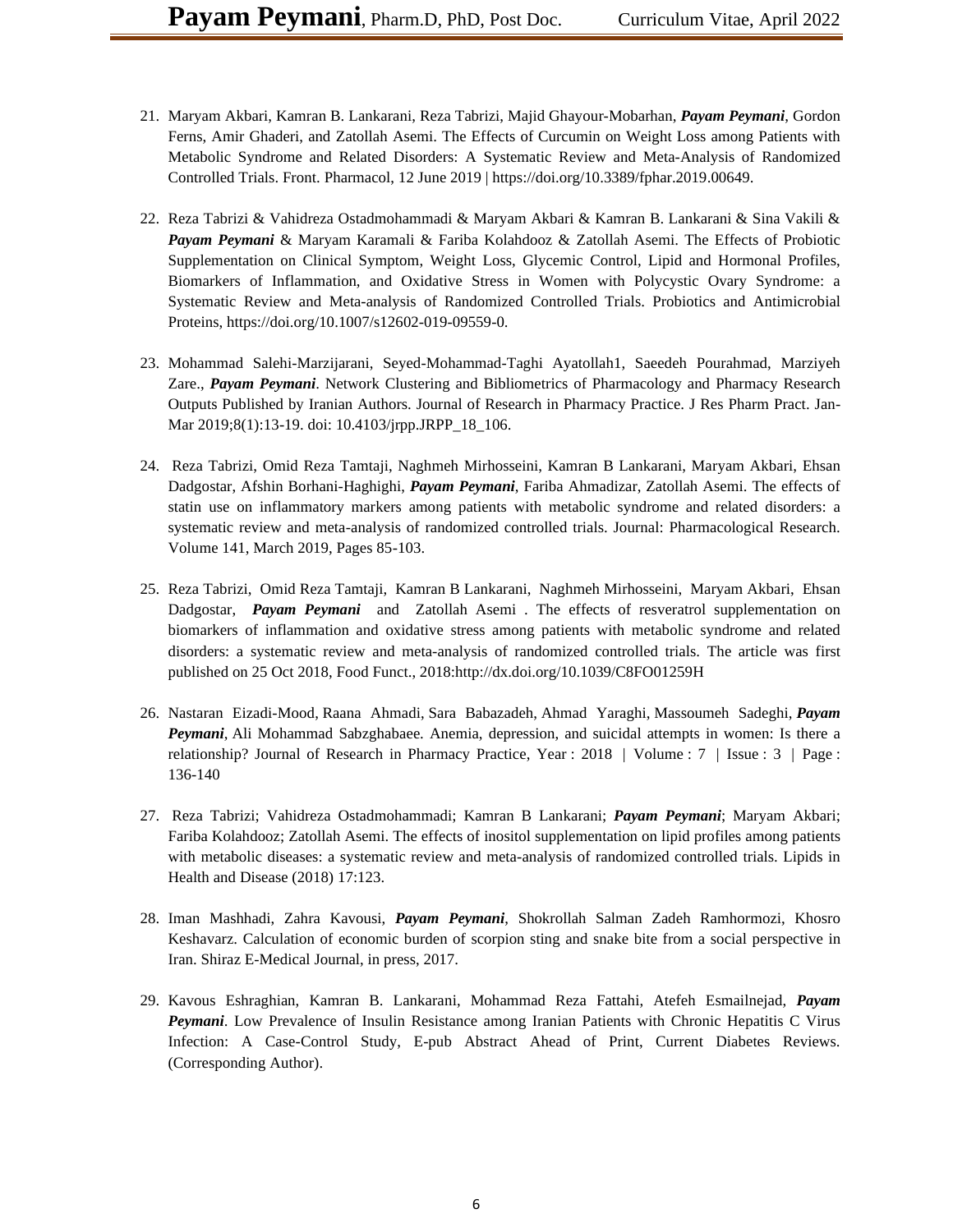- 30. *Payam Peymani*, Behzad Yeganeh, Siamak Sabour, Bita Geramizadeh, Mohammad Reza Fattahi, Hossein Keyvani, Negar Azarpira, Kevin M Coombs, Saeid Ghavami, PhD, Kamran Bagheri Lankarani**.** New use of an old drug: Chloroquine reduces viral and ALT levels in HCV non-responders (A randomized, tripleblind, placebo-controlled pilot trial- NCT02058173). Canadian Journal of Physiology and Pharmacology, Can J Physiol Pharmacol. 2016 Jun;94(6):613-9*.* (First Author).
- 31. Behzad Yeganeh, Adel Rezaei Moghadam, Javad Alizadeh, Emilia Wiechec, Seyed Moayed Alavian , Mohammad Hashemi, Bita Geramizadeh, Afshin Samali, Kamran Bagheri Lankarani, Martin Post, *Payam Peymani*, Kevin M Coombs, Saeid Ghavami. Hepatitis B and C virus-induced hepatitis: Apoptosis, autophagy, and unfolded protein response. World J Gastroenterol. 2015 Dec 21;21(47):13225-39. (Co-Corresponding Author).
- 32. *Payam Peymani*, Saied Ghavami, Behzad Yeganeh, Reza Tabrizi, Siamak Sabour, Bita Geramizadeh, Mohammad Reza Fattahi, Kamran B Lankarani. Clinical and Biochemical Parameters in Non-Response Chronic Hepatitis C Virus Infection Patients Treated With Chloroquine: Pilot Clinical Trial. Acta Biomed 2016; Vol. 87, N. 1: 46-53 (First Author).
- 33. *Payam [Peymani](http://www.pubfacts.com/author/Payam+Peymani)*, Reza [Tabrizi,](http://www.pubfacts.com/author/Reza+Tabrizi) Saba [Afifi,](http://www.pubfacts.com/author/Saba+Afifi) Soha [Namazi,](http://www.pubfacts.com/author/Soha+Namazi) Seyed Taghi [Heydari,](http://www.pubfacts.com/author/Seyed+Taghi+Heydari) [Mohammad](http://www.pubfacts.com/author/Mohammad+Khabaz+Shirazi) Khabaz [Shirazi,](http://www.pubfacts.com/author/Mohammad+Khabaz+Shirazi) Hasti [Nouraei,](http://www.pubfacts.com/author/Hasti+Nouraei) Elham [Sadeghi,](http://www.pubfacts.com/author/Elham+Sadeghi) Kamran B [Lankarani,](http://www.pubfacts.com/author/Kamran+B+Lankarani) Najmeh [Maharlouei.](http://www.pubfacts.com/author/Najmeh+Maharlouei) Knowledge, attitude and practice of general practitioners towards adverse drug reaction (ADR) reporting in Shiraz, Iran. Int J Risk Saf Med. 2016 Mar 16;28(1):25-31 (First Author).
- 34. Kamran B Lankarani, *Payam Peymani*, Sahar Zare, Reza Tabrizi, MH Kazemi, G.R. Omrani. Prevalence of Vitamin B12 and Folate Deficiencies & Homocysteinemia in Senior Population of Shiraz in South of Iran Tropical Journal of Pharmaceutical Research October 2015; 14(10): 1319-1326 . (Corresponding Author).
- 35. Siamak Sabour , Fatemeh Farzaneh , *Payam Peymani* . Evaluation of the sensitivity and reliability of primary rainbow trout hepatocyte vitellogenin expression as a screening assay for estrogen mimics: Methodological issues. Aquat Toxicol. 2015 Jul;164:175-6. doi: 10.1016/j.aquatox.2015.05.003. https://pubmed.ncbi.nlm.nih.gov/26004009/
- 36. Saba Afifi, Najmeh Maharloui, *Payam Peymani*, Soha Namazi, Alireza Gholami Gharaei, Pegah Jahani, Kamran B Lankarani .Adverse drug reactions reporting: pharmacists' knowledge, attitude and practice in Shiraz, Iran. The International Journal of Risk & Safety in Medicine. 2014 Jan 1;26(3):139-45.
- 37. Ali Akbar Shayesteh, Kamran B Lankarani, Seyed Ali Malek-Hosseini, *Payam Peymani*. Single Dose of G-CSF in Leukopenia after Post Liver Transplant. Asian Journal of Pharmaceutical and Clinical Research 2014; 7: 47-49.
- 38. Kamran B. Lankarani, Mojtaba Mahmoodi, Mehrzad Lotfi, Nima Zamiri, Sayed Taghi Heydari, Fariborz Ghaffarpasand, Mohammad Kazem Fallahzadeh, Meisam Babaeinejad, Najmeh Maharlouei, Omid Mirzaee, Bita Geramizadeh and *Payam Peymani*. Common Carotid Intima-media Thickness in Patients with Non-alcoholic Fatty Liver Disease: A Population-based Case-control Study. Korean J Gastroenterol. 2013 Dec;62(6):344-51.
- 39. Mohsen Moghadami, Hossein Ruzbahani, Parisa Badiee, Abolhassan Faramarzi, Reza Ruzbahani, *Payam Peymani*, Kamran Bagheri Lankarani. Invasive Fungal Sinusitis in Immunocompromised Patients: A Multicenter, University Hospital Experience in Shiraz. Advances in Infectious Diseases**,** 2013, 3, 263-268.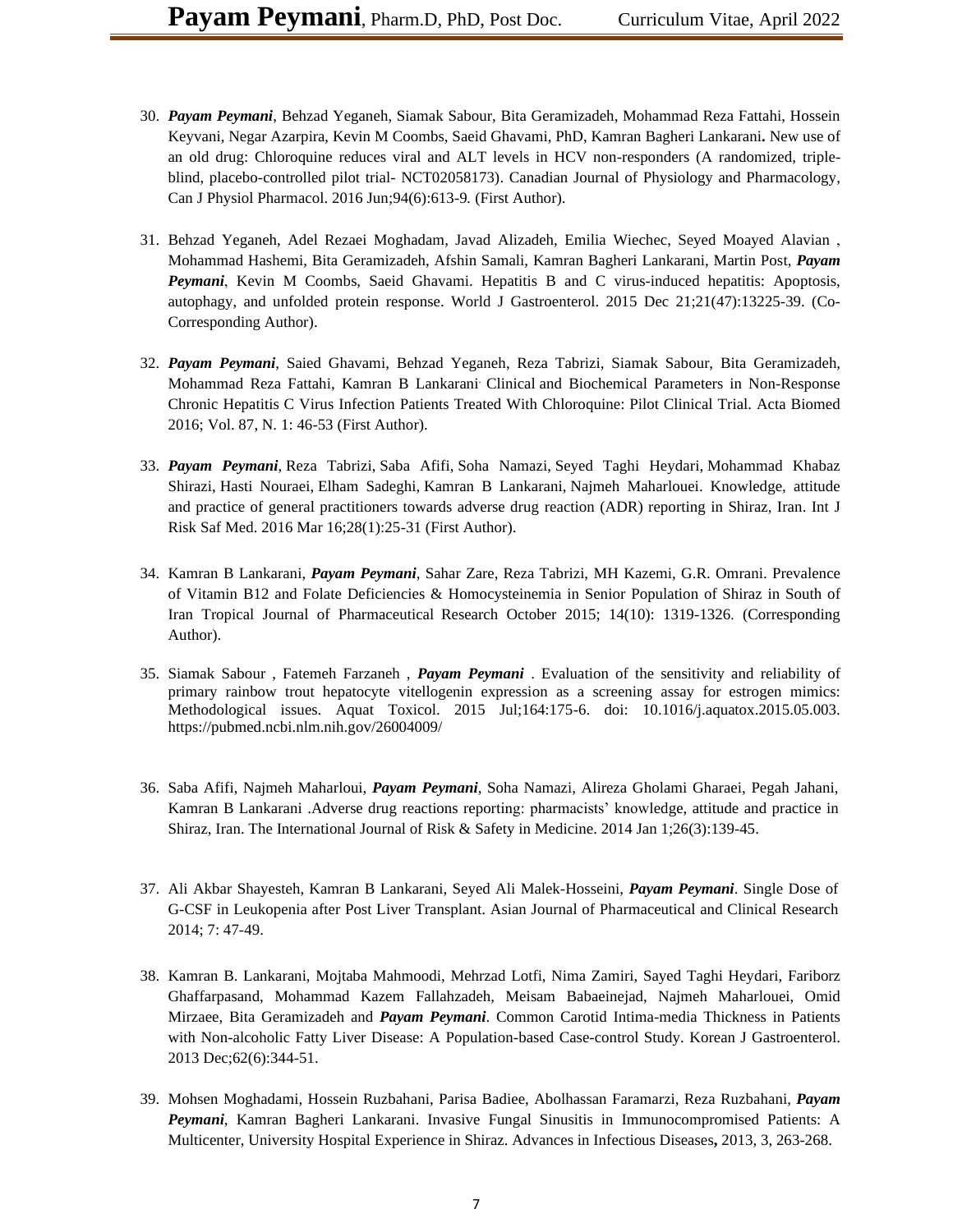- 40. Seyed Mehdi Ahmadi, Mohammad Reza Mohammadi, Seyed-Ali Mostafavi, Sareh Keshavarzi, Seyed-Mohammad-Ali kooshesh, Hassan Joulaei, Yaser Sarikhani, *Payam Peymani*, Seyed taghi Heidari, Kamran Bagheri Lankarani. Dependence of the Geriatric Depression on Nutritional Status and Anthropometric Indices in Elderly Population. Iranian Journal of Psychiatry 2013. 8(2):92-96.
- 41. Ali A Shayesteh, Nima Zamiri, *Payam Peymani*, Farzad Jassemi Zargani, kamran B Lankarani. A novel management method for Disseminated Intravascular Coagulation like syndrome after a sting of hemiscorpius lepturus: A case Series. Tropical Biomedicine, 2011; 28(3): 518–523 .
- 42. Reza Boostani, Mojtaba Rismanchi, Abbas Khosravani, Lida Rashidi, Samaneh Kouchaki, *Payam Peymani*, B. Sabayan, K. B. Lankarani. Presenting a hybrid method in order to predict the 2009 pandemic influenza A (H1N1). Advance Computing: An International Journal,2012;3(1)31-43.
- 43. Ramin Miri, Omidreza Firuzi, *Payam Peymani*, Meysam Zamani, Ahmad Reza Mehdipour, Zahra Heydari, Maryam Masteri Frahani, Abbas Shafiee. Synthesis, Cytotoxicity, and QSAR study of new azacyclopenta[b]fluorene-1,9-dione derivatives. Chemical Biology & Drug Design. 2012;79:68-75.
- 44. Miri R., Firuzi O, **Peymani P**, Nazarian Z., Shafiee A. Synthesis and Cytotoxicity Study of New Cyclopenta[b]quinoline-1, 8-dione Derivatives. Iranian Journal of Pharmaceutical Research, 2011, 10 (3): 489-496.
- 45. Payam Dalvand, *Payam Peymani*, Mohsen Khosravi Maharlooei, Mohyeddin Ziaee Saba Afifi. Novel treatment option for diabetes: Chitosan-insulin tablets encapsulated Antiprotease. Current Topics in Pharmacology, 2010; 14:1&2, 35-45.
- 46. Younes Ghasemi, *Payam Peymani*, Saba Afifi. Quantum Dot: Magic Nanoparticle for Imaging, Detection and Targeting. ACTA BIOMED, 2009; 80: 156-165.

#### **CONGRESSES AND INVITED PRESENTATIONS**

- **2022** Trends of antiseizure medications utilization in pregnant people: population-level data from two Canadian provinces over two decades, COLLEGE OF PHARMACY RESEARCH DAY, College of Pharmacy, University of Manitoba, 06.04.2022
- **2022 Keynote:** Hospital Pharmacoepidemiology and Drug Induced Liver Injury, 1st Iranian National Pharmacovigilance and Drug Safety Summit, March 6-8, 2022, Iranian FDA, Zanjan, Iran.
- **2021** Real-World Evidence (RWE) for Drug Safety: Toward Pharmacoepidemiology Research and

 Big Data, 6th Annual Congress of USERN (Universal Scientific Education and Research Network), 10.11.2021, Zanjan, Iran.

> Exploring the possibilities of implementing the Medication Use Review service in Eastern Europe and Iran, 79th International Scientific Conference of the University of Latvia, 29.01.2-21- 19.02.2021, Riga, Latvia.

**2020 Keynote:** The Importance of Pharmacoepidemiology Studies in Covid-19(CoV-2) Pandemic, "Third Euro-Asian Pharmacoepidemiology Congress 2020 (EAPEC 2020), December 16 - 18, 2020, Isfahan, Iran".

> Low-dose aspirin use for primary or secondary prevention of cardiovascular diseases in patients with type 2 diabetes. 36th International Conference on Pharmacoepidemiology & Therapeutic Risk Management, Virtual, September 16–17, 2020. VOLUME 29, SUPPLEMENT 3, OCTOBER 2020, Pharmacoepidemiology PDS & Drug Safety.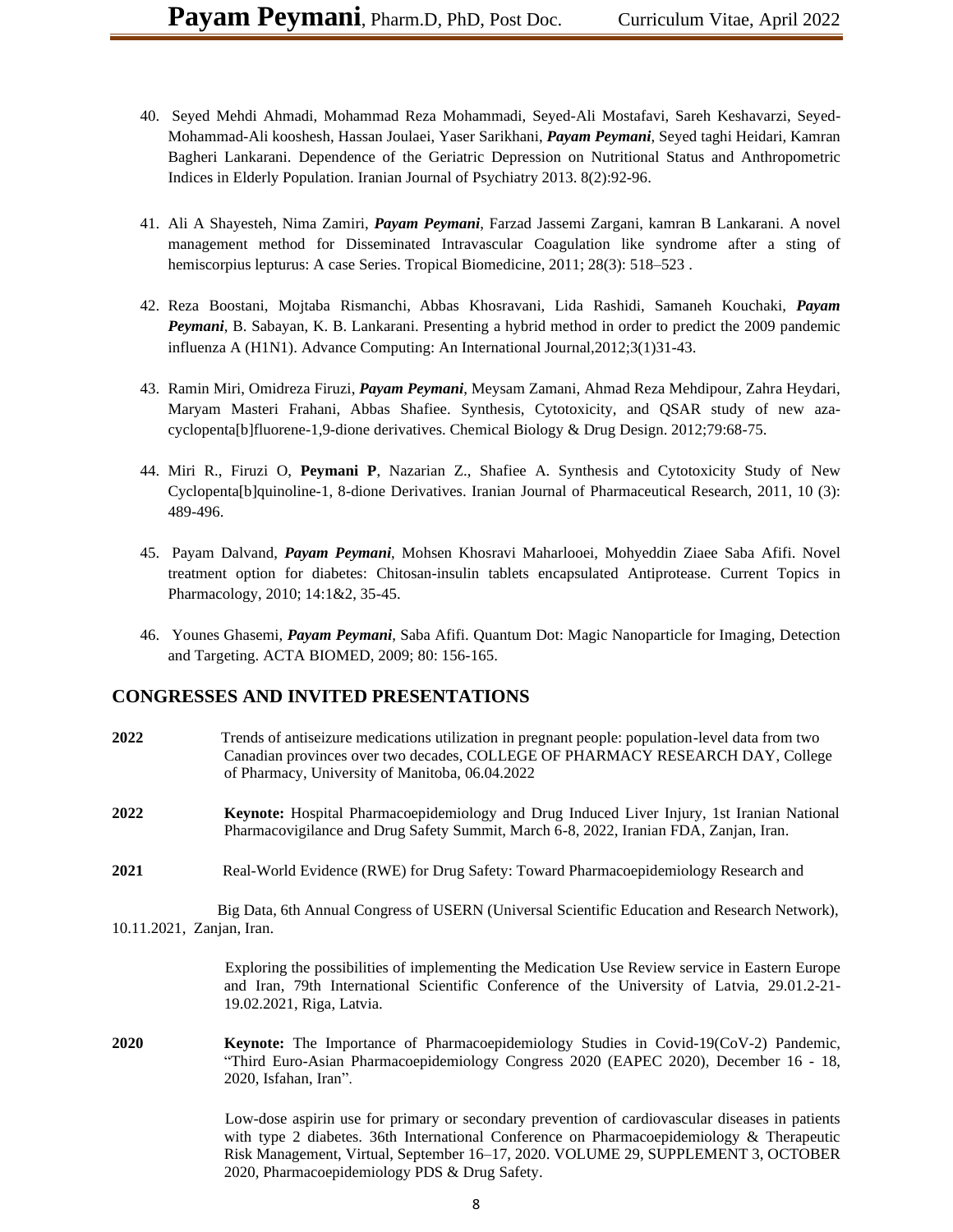Factors associated with switching from oral glucose lowering medications to insulin therapy in type 2 diabetes: The Rotterdam study. 36th International Conference on Pharmacoepidemiology & Therapeutic Risk Management, Virtual, September 16–17, 2020. VOLUME 29, SUPPLEMENT 3, OCTOBER 2020, Pharmacoepidemiology PDS & Drug Safety.

 Medication use review at community pharmacies: an international pilot project. European Drug Utilisation Research Group (EuroDURG) Conference 2020, March 4-7, 2020, Szeged, Hungary.

**2019** Iranian Community Pharmacists Medication Review in Patients on Polypharmacy – Evidence for Action (First Report of Middle East Experience). Medication Use Review in the Era of Digital Care, 27–30.11.2019, Narva-Jõesuu, Ida-Virumaa, Estonia.

> **Keynote:** Methodological Options for the Evaluation of Drug-induced liver injury (DILI): Design and Implementation Pharmacovigilance Program for DILI Detection at Hospital Setting, "Second Euro-Asian Pharmacoepidemiology Congress 2019 (EAPEC 2019), 13-15 November 2019, Tehran, Iran".

> **Keynote:** The Role of Pharmacoepidemiology Research in Post Marketing Surveillance: Hospital Pharmacoepidemiology, "Second Euro-Asian Pharmacoepidemiology Congress 2019 (EAPEC 2019), 13-15 November 2019, Tehran, Iran".

> Affordability of Diabetes Medicine in Iran: Scenario Based Assessment, "Second Euro-Asian Pharmacoepidemiology Congress 2019 (EAPEC 2019), 13-15 November 2019, Tehran, Iran".

> Country Pharmaceutical Situation Based on World Health Organization Indicators: Evidence From an Upper-Middle Income Country, "Second Euro-Asian Pharmacoepidemiology Congress 2019 (EAPEC 2019), 13-15 November 2019, Tehran, Iran".

> The responsibility of clinical pharmacists for the safety of medication use in hospitalized children: A Middle Eastern experience, "Second Euro-Asian Pharmacoepidemiology Congress 2019 (EAPEC 2019), 13-15 November 2019, Tehran, Iran".

> Essential Medicine List for diabetes in health system of Iran, "Second Euro-Asian Pharmacoepidemiology Congress 2019 (EAPEC 2019), 13-15 November 2019, Tehran, Iran".

- A Household Survey on unused medicine in Shiraz, southern of Iran: population based study, "Second Euro-Asian Pharmacoepidemiology Congress 2019 (EAPEC 2019), 13-15 November 2019, Tehran, Iran".
- **2018 Keynote**: Mobile health in Iran needs more research. 2nd International Mobile Health (MHealth) Seminar. February 21 -22 2018, Shiraz. (Poster Presentation- Corresponding Author)

Tele pharmacy: high priority but with low number of research publication. 2nd International Mobile Health (MHealth) Seminar. February 21 -22 2018, Shiraz. (Poster Presentation-Corresponding Author)

**Keynote:** Social Pharmacy as a social Aspect pf Pharmacoepidemiology: Now More Than Ever. International Conference on Pharmacology and Toxicology –October 18-19, 2018 in Dubai, UAE. (Invited and Keynote Speaker).

- **2017** Effect of Octreotide in control of non-variceal upper GI bleeding: Randomized, double-blind, placebo-controlled trial.15th Iranian Pharmaceutical Sciences Congress,17-19 October, 2017, Hamadan University of Medical Sciences, School of Pharmacy, IPSC 2017 (Poster Presentation).
- **2015 Keynote:** Role of Pharmacoepidemiology for Drug Discovery and Development (Pre-Clinical Survey, Clinical Trial and Post Marketing Surveillance), 1st International Conference on Novel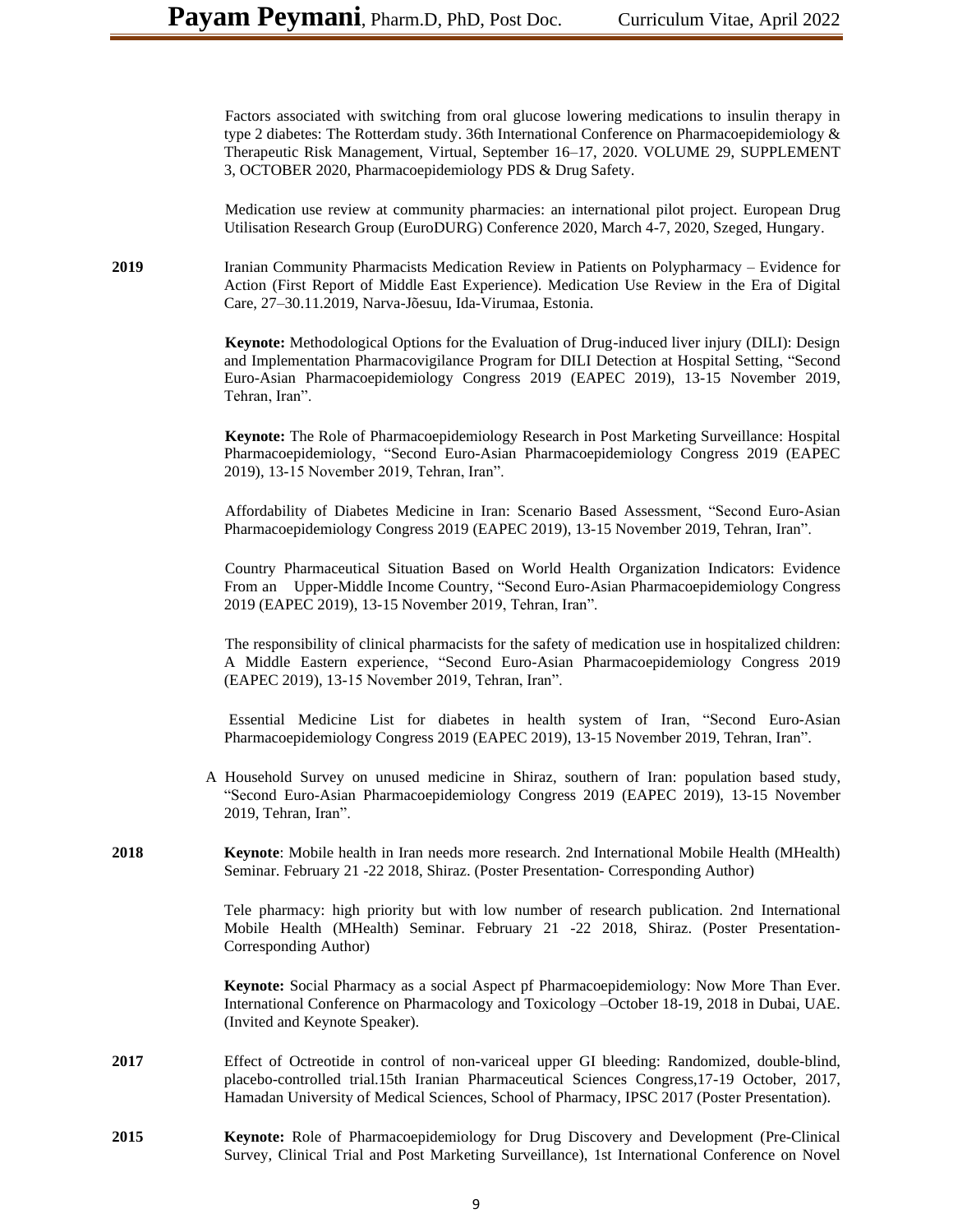Frontiers in Pharmaceutical & Health Sciences (INNOPHARM 1). October 10 -11. 2015, Bhopal, India. (Invited Speaker, Oral Presentation).

 **Keynote:** Pharmacy and mHealth. Shiraz International Mobile Health (MHealth) Seminar. May 17 -18. 2015, Shiraz. (Invited Speaker, Oral Presentation)

 Effect of Chloroquine Therapy on Anthropometric Parameters, Vit D3, Ferritin and Biochemistry Parameters at HCV Infection Patients: Pilot Trial. 6th International Tehran Hepatitis Conference - 1st Global Hepatitis Community Meeting, Tehran, Iran, 27-29 May 2015. (Oral Presentation)

 Pilot Study with chloroquine for HCV Non-Responder Patients. 6th International Tehran Hepatitis Conference - 1st Global Hepatitis Community Meeting. Tehran, Iran, 27-29 May 2015. (Oral Presentation).

 Autoimmune Hepatitis and Apoptosis, Autophagy, Unfolded Protein Response. 6th International Tehran Hepatitis Conference - 1st Global Hepatitis Community Meeting, Tehran, Iran, 27-29 May 2015. (Oral Presentation)

2012 Community pharmacists' (pharmacy doctor)' knowledge, Attitude and Practice regarding adverse drug reaction reporting in south of Iran (Shiraz). 7th Asia Conference on Pharmacoepidemiology, Bangalore, India, 26-28 October 2012 (Poster Presentations)

> General Practitioner' (pharmacy doctor)' knowledge, Attitude and Practice regarding adverse drug reaction reporting in south of Iran (Shiraz). 7th Asia Conference on Pharmacoepidemiology, Bangalore, India, 26-28 October 2012 (Poster Presentations)

> Iran's experience on reduction of Tran's fatty acid Content in edible oils.3rd Asia pacific Conference on Public health; Translating Evidence into Public Health action, Kuala Lumpur, Malaysia, 14-15th November 2011(Oral Presentations)

> Food Health & Safety Symbol in Iran.3rd Asia pacific Conference on Public health; Translating Evidence into Public Health action, Kuala Lumpur, Malaysia, 14-15th November 2011(Oral Presentations)

**2010** Synthesis and Cytotoxicity Study of New Cyclopenta[b]quinoline-1, 8-dione Derivatives. 12th Iranian Pharmaceutical Science Congress, Zanjan, Iran, 2-5 August, 2010. (Poster Presentations) Synthesis, cytotoxicity, and QSAR study of new aza-cyclopenta[b]fluorene-1, 9-dione derivatives. 12th Iranian Pharmaceutical Science Congress, Zanjan, Iran, 2-5 August, 2010. (Poster Presentations)

> Trend in Novel Strategies for Oral Insulin Delivery Systems: Enteric-Coated Chitosan-Insulin Tablets Bearing Antiprotease. 2nd International Student Medical Congress Kosice (ISMCK10). Kosic, Slovakia, 21 -24 June 2010. (Oral Presentations in Pharmacology Section)

> Treatment of Diabetes Mellitus type1 by Increasing HLA-G Expression with Polymeric Nanoparticles Using mesenchymal stem cells and insulin producing cells (IPC). Fourth (4th) Iranian Controlled Release conference (ICRC2009), Zanjan, Iran, 6-8 Oct 2009. (Poster Presentations)

#### **MENTORING AND CO-SUPERVISION**

**2019–Ongoing** Pediatric Residency's Thesis, Zarsanj N, Faculty of Medicine, Shiraz University of Medical Sciences. Title: Pharmacoepidemiologic study of drug–drug interactions in onco-hematological pediatric patients.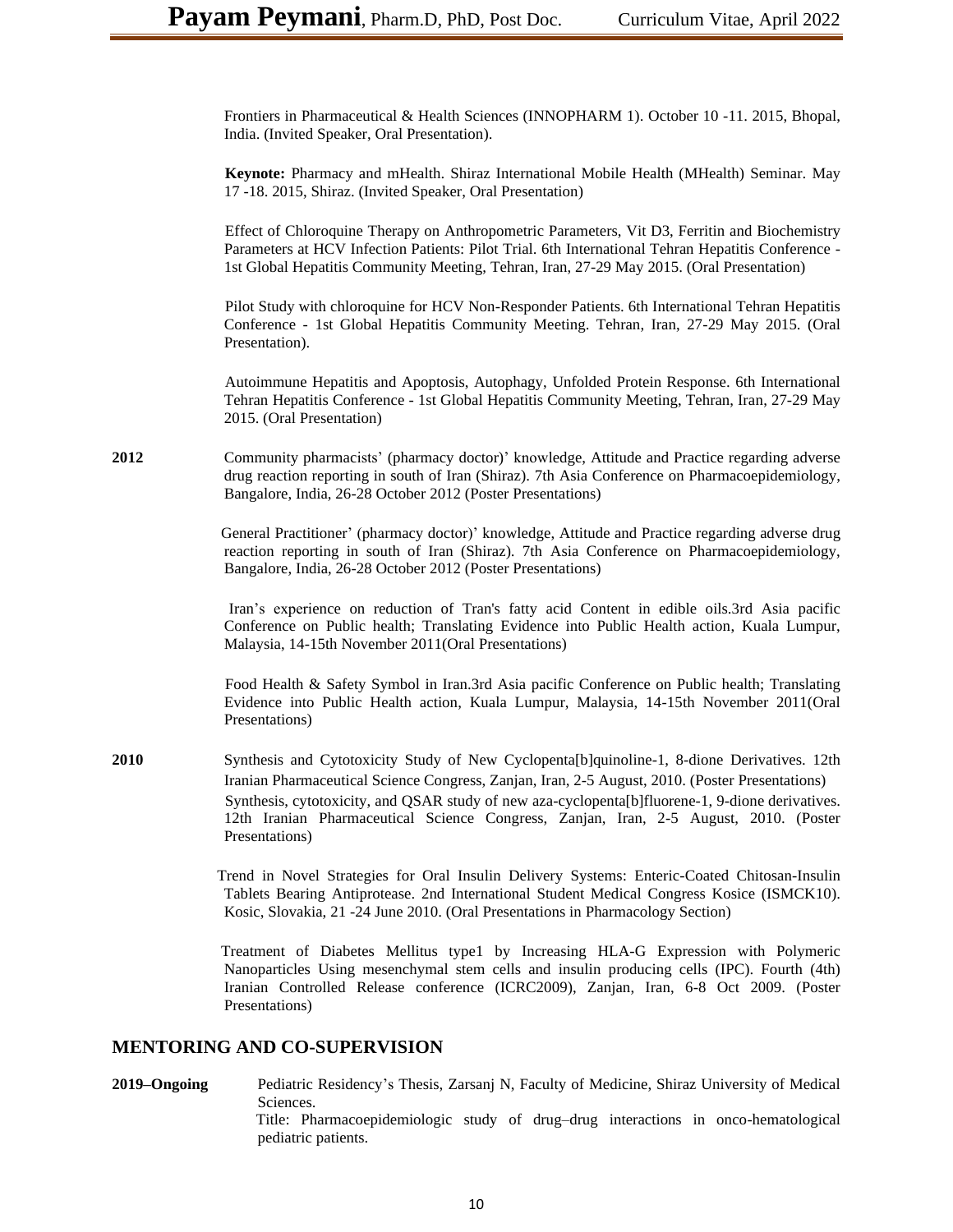| 2018-2020                  | Master's Thesis of Health Policy, Zare M, Faculty of Medical, Shiraz University of Medical<br>Sciences.<br>Title: Study of Adverse effects of Synovex, Resigene and ziferone drugs (Iranian medicines<br>for MS therapy) in patients with multiple sclerosis (design and implementation of an adverse<br>drug effect registration system).                                                                                                                                                  |
|----------------------------|---------------------------------------------------------------------------------------------------------------------------------------------------------------------------------------------------------------------------------------------------------------------------------------------------------------------------------------------------------------------------------------------------------------------------------------------------------------------------------------------|
| 2017-2019                  | Pharmacy Doctorate's Thesis, Jalali N, Faculty of Pharmacy, Shiraz University of Medical<br>Sciences.<br>Title: Evaluation of Cost Effectiveness of Drug Therapies in Patients with Chronic Hepatitis<br>C with Genotype 1 in Iran.                                                                                                                                                                                                                                                         |
| 2017-2019                  | Pharmacy Doctorate's Thesis, Mostafavipour M, Faculty of Pharmacy, Shiraz University of<br>Medical Sciences.<br>Title: Evaluation of Everlimus Technology and therapy in Patients with Renal Cell<br>Carcinoma in Comparison with Tacrolimus and Everolimus with Lenvatinib in Iran.                                                                                                                                                                                                        |
| <b>AWARDS</b>              |                                                                                                                                                                                                                                                                                                                                                                                                                                                                                             |
| <b>June 2010</b>           | Third Prize in Pharmacology: Trend in Novel Strategies for Oral Insulin<br>Delivery Systems: Enteric-Coated Chitosan-Insulin Tablets Bearing Antiprotease (Oral<br>Presentation): 2 <sup>nd</sup> International Student Medical, Congress Kosice<br>ISMCK10). Kosic, Slovakia.                                                                                                                                                                                                              |
| October 2009               | Second Prize in Pharmaceutical Sciences: Treatment of Diabetes Mellitus Type1 by<br>Increasing HLAG Expression with Polymeric Nanoparticles Using Mesenchymal stem<br>cells and insulin producing cells (IPC) (Poster Presentation). Fourth (4 <sup>th</sup> ) Iranian Controlled<br>Release Conference (ICRC2009), Zanjan, Iran                                                                                                                                                            |
| August 2008                | First Prize in Pharmaceutical Biotechnology: Fabrication and Optimization of Chitosan<br>Nanoparticles<br>Novel<br>Delivery<br>System<br>for<br>Efficient<br>as<br>a<br>Gene<br>Transfection of DNA in Cancer Gene Therapy: Tumor suppressor gene therapy<br>(Poster Presentation).<br>for cancer<br>The 11th Iranian Pharmaceutical<br>Sciences<br>Conference (IPSC2008), Kerman, Iran.                                                                                                    |
| <b>TEACHING EXPERIENCE</b> |                                                                                                                                                                                                                                                                                                                                                                                                                                                                                             |
| 2022-Present               | Co-lecturer and teaching assistant, College of Pharmacy, Rady Faculty of Health Sciences<br>University of Manitoba.<br>Course Title: Pharmacotherapy, Critical Appraisal, Observational Study.<br>Section: Pharm.D and Pharmacy Undergraduate students.<br>Number of Students: 35<br>Number of Credits: 2<br>Lecture Hours Per Week: 3<br>Course and lecturer performance evaluated by students. Assessments are available<br>upon request.                                                 |
| 2018-2021                  | Course and Curriculum Designer, Main Lecturer and Instructor, Faculty of Pharmacy, Shiraz<br>University of Medical Sciences, Shiraz, Iran.<br>Course Title: Pharmacoepidemiology, Pharmacovigilance, Clinical Trial and Statistics.<br>Section: Ph.D. Students and Clinical Pharmacy residency students.<br>Number of Students: 5<br>Number of Credits: 4<br>Lecture Hours Per Week: 6<br>Course and lecturer performance evaluated by students. Assessments are available upon<br>request. |
| 2016-2020                  | Coordinator and Lecturer, Faculty of Medicine, Shiraz University of Medical sciences,<br>Shiraz, Iran<br>Course Title: Research Methodology, Knowledge Translation and Exchange, Epidemiology<br>Section: Master of Public Health (MPH) Students                                                                                                                                                                                                                                            |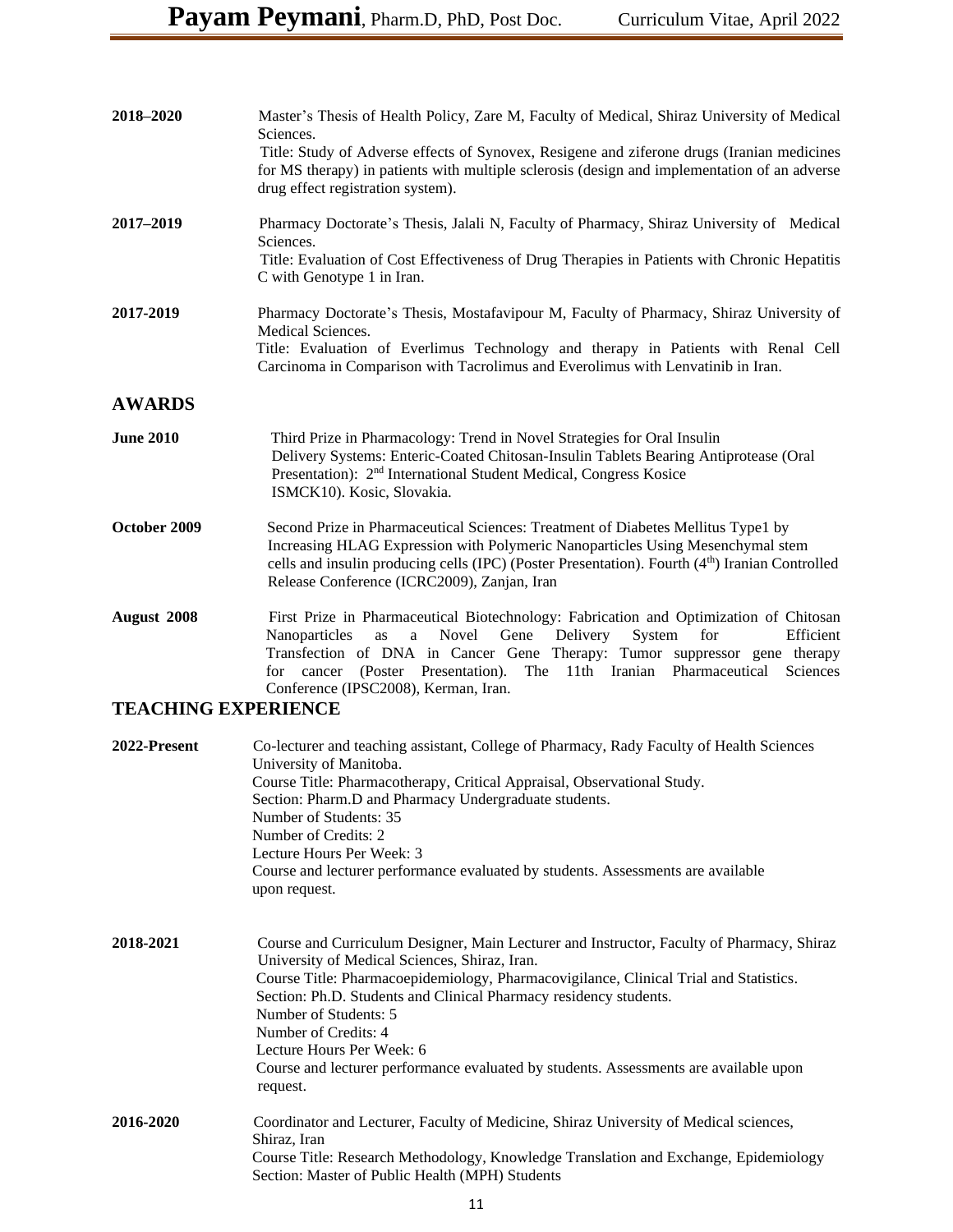|           | Number of Students: 70<br>Number of Credits: 3<br>Lecture Hours Per Week: 4<br>Course and lecturer performance evaluated by students. Assessments are available upon<br>request.                                                                                                                                                                                                                       |
|-----------|--------------------------------------------------------------------------------------------------------------------------------------------------------------------------------------------------------------------------------------------------------------------------------------------------------------------------------------------------------------------------------------------------------|
| 2016-2019 | Lecturer and Instructor, Faculty of Medicine, Shiraz University of Medical Sciences,<br>Shiraz, Iran.<br>Course Title: Research Methodology and Epidemiology<br>Section: M.D Students<br>Number of Students: 50<br>Number of Credits: 2<br>Lecture Hours Per Week: 2<br>Course and lecturer performance evaluated by students. Assessments are available upon request.                                 |
| 2017-2019 | Lecturer and Instructor, Faculty of Pharmacy, Shiraz University of Medical Sciences,<br>Shiraz, Iran<br>Course Title: Research Methodology in Clinical Pharmacology<br>Section: Pharm.D (Pharmacy Doctorate) Students<br>Number of Students: 40<br>Number of Credits: 2<br>Lecture Hours Per Week: 2<br>Course and lecturer performance evaluated by students. Assessments are available upon request. |
| 2015-2015 | Lecturer and Instructor, Faculty of Pharmacy, Shiraz University of Medical Sciences,<br>Shiraz, Iran<br>Course Title: Medication Error center for Hospital pharmacist<br>Section: Pharm.D (Pharmacy Doctorate) Students<br>Number of Students: 50<br>Number of Credits: 2<br>Lecture Hours Per Week: 2                                                                                                 |
| 2010-2011 | Lecturer and Instructor, Vice-chancellor for Educational Affairs, Iranian academic center<br>for Education, Culture and Research<br>Course Title: Drug Information<br>Section: Pharm.D (Pharmacy Doctorate) Students<br>Number of Students: 110<br>Number of Credits: 2<br>Lecture Hours Per Week: 2                                                                                                   |
| 2012-2013 | Lecturer and Instructor, Vice-chancellor for Educational Affairs, Iranian academic center<br>for Education, Culture and Research<br>Course Title: Drug Information<br>Section: Pharm.D (Pharmacy Doctorate) Students<br>Number of Students: 110<br>Number of Credits: 2<br>Lecture Hours Per Week: 2                                                                                                   |
| 2011-2012 | Lecturer, Faculty of Pharmacy, Shiraz University of Medical Sciences,<br>Shiraz, Iran<br>Course Title: Research Methods and Study Design in Pharmaceutical Sciences<br>Section: Pharm.D (Pharmacy Doctorate) Students<br>Number of Students: 50<br>Number of Credits: 1<br>Lecture Hours Per Week: 1                                                                                                   |
| 2011-2012 | Lecturer, Faculty of Pharmacy, Shiraz University of Medical Sciences,<br>Shiraz, Iran<br>Course Title: Drug Discovery and Development                                                                                                                                                                                                                                                                  |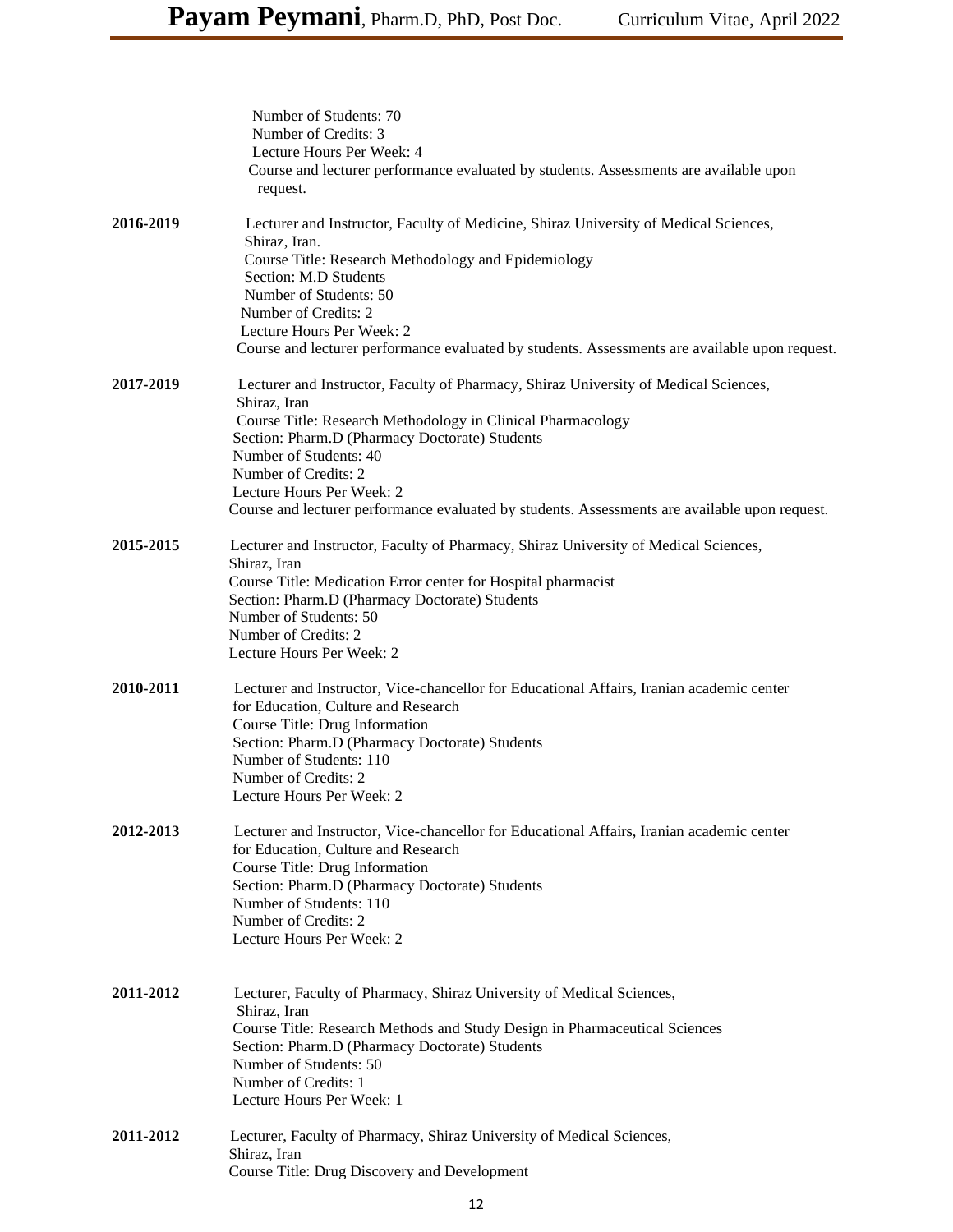Section: Pharm.D (Pharmacy Doctorate) Students Number of Students: 50 Number of Credits: 1 Lecture Hours Per Week: 1

**2011-2012** Lecturer, Faculty of Pharmacy, Shiraz University of Medical Sciences, Shiraz, Iran Course Title: Research Skill Training Section: Pharm.D (Pharmacy Doctorate) Students Number of Students: 50 Number of Credits: 1

#### **COURSE AND CURRICULUM DEVELOPMENT**

- **2018** Instructor and Chair, Faculty of pharmacy/Medicine, Shiraz University of Medical Sciences Course Title: Pharmacoepidemiology. Course Level: Post Graduate. For the first time, I Prepared a curriculum/course description for Pharmacoepidemiology courses in the South of Iran Country.
- **2018** Instructor and Chair, Faculty of Pharmacy/Medicine, Shiraz University of Medical Sciences Course Title: Pharmacovigilance and Drug Safety. Course Level: Post Graduate. For the first time, I Prepared a curriculum/course description for Pharmacovigilance courses in the South of Iran Country.

## **MENTORING ACTIVITIES**

| 2018/10 - 2021 | Trainer, Health Policy Research Center                           |
|----------------|------------------------------------------------------------------|
|                | Number of Mentorees: 3                                           |
|                | Mentorees: Paria Oskuei, Mahtabsadat Mirjalili and Ehsan Mirzaie |
|                | Trainer of Pharm.D-MPH Program Internship course                 |

# **EXTERNAL AND INTERNAL GRADUATE EXAMINATION BOARDS**

**2016- 2020** Educational and Thesis Reviewing Board Member, Shiraz University of Medical Science, Pharm.D-MPH and M.D-MPH Program

#### **WORKSHOPS ATTENDED**

| 09.2021 | Sexual Violence Awareness Modules Badge/Certificate, University of Manitoba, Winnipeg<br>Canada.                          |
|---------|---------------------------------------------------------------------------------------------------------------------------|
| 09.2021 | Accessibly Training (Customer Service) Certificate, University of Manitoba, Winnipeg<br>Canada.                           |
| 08.2021 | Sex and Gender in the Analysis of Secondary Data from Human Participants, CIHR Institute<br>of Gender and Health, Canada. |
| 07.2021 | Sex and Gender in Primary Data Collection with Human Participants, CIHR Institute of<br>Gender and Health, Canada.        |
| 06.2021 | Personal Health Information Act (PHIA), University of Manitoba, Winnipeg, Canada.                                         |
| 06.2021 | Manitoba Centre for Health Policy (MCHP) Accreditation,                                                                   |
| 01.2015 | International Workshop of Qualitative Research, Shiraz University of Medical Sciences,<br>Iran.                           |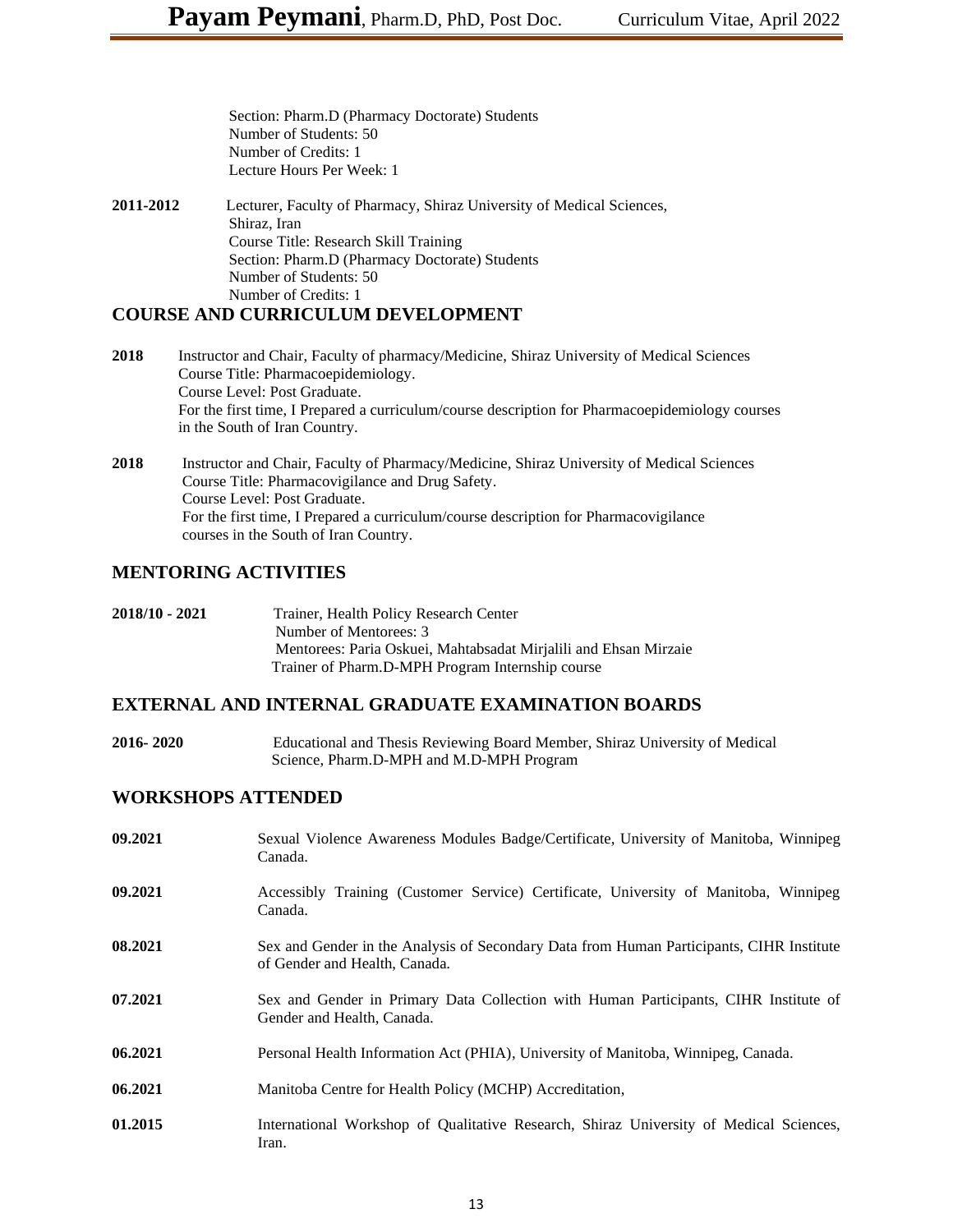| 11.2014 | Knowledge Translation Workshop, Shiraz University of Medical Sciences, Iran and<br>University of Manitoba, Canada. |
|---------|--------------------------------------------------------------------------------------------------------------------|
| 10.2012 | Pharmacoepidemiology Certificate, 7th Asia Conference on Pharmacoepidemiology,<br>Bangalore, India.                |
| 09.2010 | Systematic Review and Meta-Analysis, Shiraz University of Medical Sciences, Shiraz, Iran.                          |
| 10.2008 | Industrial Pharmacy Course, Pasteur Institute, Karaj Production and Research Center Tehran,<br>Iran.               |

#### **KNOWLEDGE AND TECHNOLOGY TRANSLATION**

| 2019/7 - 2024/12 | - Main Researcher, Consulting for Industry<br>-Target Stakeholder: Industrial Consortium<br>-Outcome / Deliverable: Design and Implementation of drug-induced liver injuries<br>(DILI)Algorithm in hospital<br>-Evidence of Uptake/Impact: Due to difficultly in identifying and differentiating DILI from<br>other causes of hepatic injury, this system can really help industries, hospitals and health<br>car staffs. this system will be help pharmaceutical industries to detect DILI as soon as<br>possible and reduce burden of DILI, reduce morbidity and mortality. |
|------------------|-------------------------------------------------------------------------------------------------------------------------------------------------------------------------------------------------------------------------------------------------------------------------------------------------------------------------------------------------------------------------------------------------------------------------------------------------------------------------------------------------------------------------------------------------------------------------------|
| 2019/3 - 2020/11 | -Principal Investigator, Policy/Regulation Development<br>-Group/Organization/Business Serviced: Shiraz University of Medical Sciences and Iranian<br>Pharmacy Association<br>-Target Stakeholder: Healthcare Personnel<br>-Outcome / Deliverable: Real Word Evidence on current situation of Clinical Pharmacists<br>activities<br>-Evidence of Uptake/Impact: Report Efficacy of current practice and guidelines of Clinical<br>Pharmacists                                                                                                                                 |
| 2018/4 - 2019/4  | -Principal Investigator/Organizer, Community Engagement<br>-Target Stakeholder: General Public<br>-Outcome / Deliverable: Arrange Educational Classes, Teach and Learn About: Adverse<br>drug reaction (ADR), How Define ADR, How- When and Where to Report ADR<br>-Evidence of Uptake/Impact: Prepared Policy Brief for Community Centers and Policy<br><b>Makers</b>                                                                                                                                                                                                        |
| 2018/1 - 2018/11 | - Principal Investigator, Policy/Regulation Development<br>- Group/Organization/Business Serviced: Shiraz University of Medical Sciences and Iranian<br>Pharmacy Association<br>-Target Stakeholder: Government Personnel<br>- Outcome / Deliverable: Knowledge, attitude and practice of General Practitioners towards<br>adverse drug reaction reporting for Policy Makers and Medical Staff.<br>- Evidence of Uptake/Impact: Report Efficacy of current practice and guidelines and How<br>improve current situation                                                       |

#### **LANGUAGES SKILLS**

Persian-Farsi (Native)

English (Fluent), IELTS (Average Score: 6.5), worked 10 years in English-Language Settings

German (Beginner)